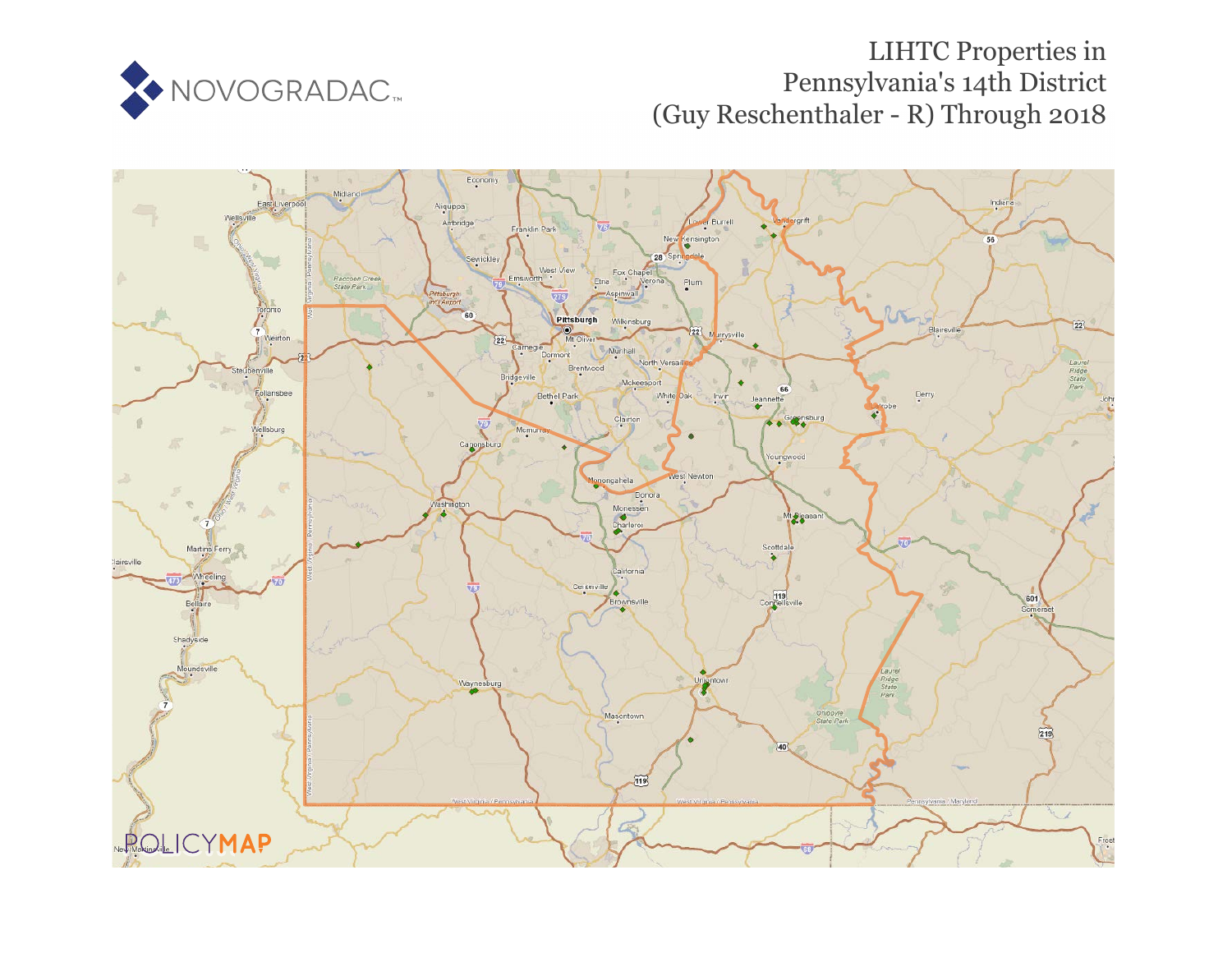## LIHTC Properties in Pennsylvania's 14th District Through 2018

| <b>Project Name</b>                         | <b>Address</b>                           | City                        | <b>State</b>  | <b>Zip Code</b> | Nonprofit<br><b>Sponsor</b> | <b>Allocation</b><br>Year | <b>Annual</b><br><b>Allocated</b><br><b>Amount</b> | <b>Year PIS</b> | <b>Construction Type</b>       | <b>Total</b><br><b>Units</b> | Low<br><b>Income</b><br><b>Units</b> | <b>Rent or</b><br><b>Income</b><br><b>Ceiling</b> | <b>Credit %</b>                        | <b>Tax-Exempt</b><br><b>Bond</b> | <b>HUD Multi-Family</b><br>Financing/<br><b>Rental Assistance</b> |
|---------------------------------------------|------------------------------------------|-----------------------------|---------------|-----------------|-----------------------------|---------------------------|----------------------------------------------------|-----------------|--------------------------------|------------------------------|--------------------------------------|---------------------------------------------------|----------------------------------------|----------------------------------|-------------------------------------------------------------------|
| INDEPENDENCE APTS 919 W MAIN ST MT PLEASANT |                                          |                             | PA            | 15666           | No                          | 1989                      | \$48,998                                           | 1991            | New Construction               | 28                           | 28                                   | 60% AMGI                                          | $70\,\%$ present $\,$ No value         |                                  |                                                                   |
| <b>UNION VALLEY APTS</b>                    | $6100$ STATE RTE $\,$ FINLEYVILLE<br>88  |                             | PA            | 15332           | No                          | 1990                      | \$67,044                                           | 1991            | <b>New Construction</b>        | 36                           | 36                                   | 60% AMGI                                          | $30\,\%$ present $\,$ No $\,$<br>value |                                  |                                                                   |
| WYNNWOOD<br><b>COMMONS</b>                  | 100 FAIR ST                              | <b>FAIRCHANCE</b>           | PA            | 15436           | No                          | 1990                      | \$63,437                                           | 1991            | New Construction               | 34                           | 34                                   | 60% AMGI                                          | $30$ % present $\,$ No $\,$<br>value   |                                  |                                                                   |
| FIFTH STREET PLACE                          | 207 FIFTH ST                             | CHARLEROI                   | PA            | 15022           | Yes                         | 2001                      | \$71,792                                           | 2002            | Acquisition and Rehab 12       |                              | 12                                   | 60% AMGI                                          | $30$ % present $\,$ No $\,$<br>value   |                                  |                                                                   |
| <b>NEW EAGLE</b>                            | 110 CHESS ST                             | <b>NEW EAGLE</b>            | $\mathbf{PA}$ | 15067           | No                          | 2000                      | \$280,481                                          | 2002            | <b>New Construction</b>        | 42                           | $42\,$                               | 60% AMGI                                          | $30$ % present $\,$ No $\,$<br>value   |                                  |                                                                   |
| UNIONTOWN ELDERLY 144 N BEESON<br>HOUSING   | AVE                                      | <b>UNIONTOWN</b>            | PA            | 15401           | Yes                         | 2000                      | \$505,104                                          | 2002            | New Construction               | 59                           | 59                                   | 60% AMGI                                          | $30$ % present $_{\rm{No}}$            |                                  |                                                                   |
| WESTMORELAND-<br><b>SOUTH HOUSING</b>       | 420 REED AVE MONESSEN                    |                             | PA            | 15062           | Yes                         | 2000                      | \$134,168                                          | 2002            | <b>New Construction</b>        | 10                           | $10\,$                               | 60% AMGI                                          | $30\,\%$ present $\,$ No value         |                                  |                                                                   |
| OAKS                                        | $200\,$ WOODLAND $\,$ BROWNSVILLE CT     |                             | PA            | 15417           | Yes                         | 2001                      | \$307,116                                          | 2003            | <b>New Construction</b>        | 40                           | 40                                   | 60% AMGI                                          | $30\,\%$ present $\,$ No $\,$<br>value |                                  |                                                                   |
| <b>HARRISON CITY APTS</b>                   |                                          | 123 COMMON CT HARRISON CITY | PA            | 15636           | No                          | 1990                      | \$64,546                                           | 1992            | New Construction               | 38                           | 26                                   | 60% AMGI                                          | $30$ % present $\,$ No $\,$<br>value   |                                  |                                                                   |
| <b>GREENWOOD APTS</b>                       | 301 LINCOLN<br>AVE                       | MT PLEASANT                 | PA            | 15666           | No                          | 1991                      | \$63,968                                           | 1993            | <b>New Construction</b>        | 36                           | 36                                   | 60% AMGI                                          | $30$ % present $\,$ No $\,$<br>value   |                                  |                                                                   |
| <b>MORGANTOWN ST</b><br>APTS                | 25<br>MORGANTOWN UNIONTOWN<br>${\rm ST}$ |                             | PA            | 15401           | No                          | 1992                      | \$8,583                                            | 1993            | <b>Acquisition and Rehab 5</b> |                              | $5\phantom{.0}$                      | 60% AMGI                                          | $30$ % present $\,$ No $\,$<br>value   |                                  |                                                                   |
| CENTURY PLAZA APTS                          | 1880W<br><b>CHESTNUT ST</b>              | WASHINGTON                  | PA            | 15301           | Yes                         | 1993                      | \$232,033                                          | 1994            | Acquisition and Rehab 65       |                              | 65                                   | 60% AMGI                                          | $30$ % present $\,$ No value           |                                  |                                                                   |
| <b>EXPORT SENIOR</b><br><b>HOUSING</b>      | 5870 KENNEDY<br>AVE                      | <b>EXPORT</b>               | PA            | 15632           | No                          | 1993                      | \$142,863                                          | 1994            | Acquisition and Rehab 24       |                              | 24                                   | 60% AMGI                                          | $30\,\%$ present $\,$ No value         |                                  |                                                                   |

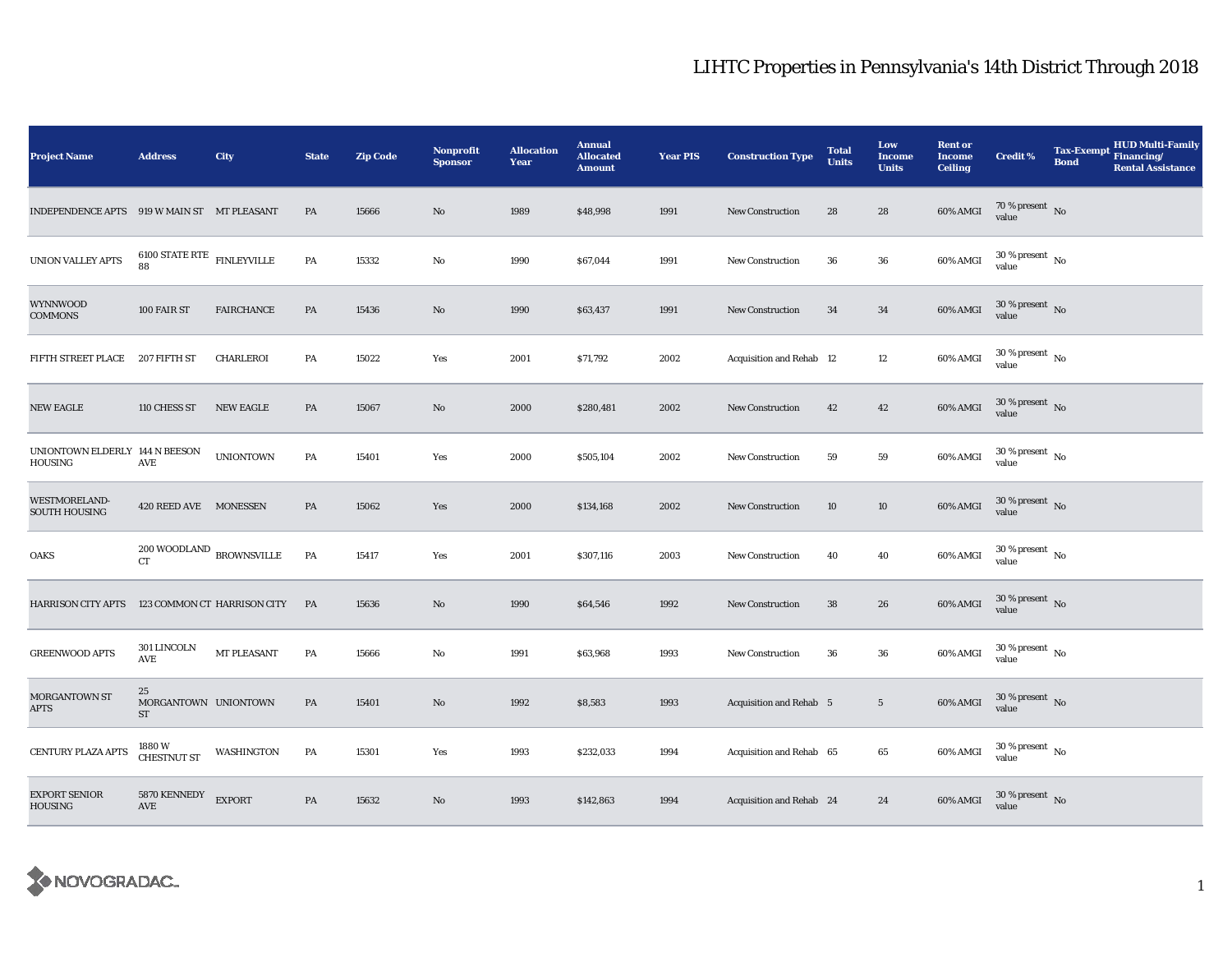## LIHTC Properties in Pennsylvania's 14th District Through 2018

| <b>Project Name</b>                                 | <b>Address</b>                  | City                    | <b>State</b>  | <b>Zip Code</b> | Nonprofit<br><b>Sponsor</b> | <b>Allocation</b><br>Year | <b>Annual</b><br><b>Allocated</b><br><b>Amount</b> | <b>Year PIS</b> | <b>Construction Type</b>        | <b>Total</b><br><b>Units</b> | Low<br><b>Income</b><br><b>Units</b> | <b>Rent or</b><br><b>Income</b><br><b>Ceiling</b> | <b>Credit %</b>                             | <b>HUD Multi-Family</b><br>Tax-Exempt Financing/<br><b>Bond</b><br><b>Rental Assistance</b> |
|-----------------------------------------------------|---------------------------------|-------------------------|---------------|-----------------|-----------------------------|---------------------------|----------------------------------------------------|-----------------|---------------------------------|------------------------------|--------------------------------------|---------------------------------------------------|---------------------------------------------|---------------------------------------------------------------------------------------------|
| <b>EPR HOUSING</b>                                  | 125 LLOYD AVE LATROBE           |                         | PA            | 15650           | $\mathbf{No}$               | 2004                      | \$209,780                                          | 2005            | <b>New Construction</b>         | 18                           | 18                                   | 60% AMGI                                          | <b>Both 30%</b><br>and 70%<br>present value | No                                                                                          |
| <b>BURGETTSTOWN</b><br>ELDERLY APT                  | 100 HIGHRISE<br>WAY             | BURGETTSTOWN PA         |               | 15021           | Yes                         | 2005                      | \$287,422                                          | 2006            | <b>New Construction</b>         | 24                           | 24                                   | 60% AMGI                                          | <b>Both 30%</b><br>and 70%<br>present value | No                                                                                          |
| <b>SLOPE HILL</b><br><b>TOWNHOMES</b>               | 300 ALEXIS CT MT PLEASANT       |                         | PA            | 15666           | No                          | 2004                      | \$261,410                                          | 2006            | New Construction                | 24                           | 24                                   | 60% AMGI                                          | $30$ % present $\,$ No $\,$<br>value        |                                                                                             |
| <b>CLAYSVILLE ELDERLY</b><br><b>HOUSING</b>         | 103 GREEN ST CLAYSVILLE         |                         | PA            | 15323           | Yes                         | 2005                      | \$287,422                                          | 2007            | <b>New Construction</b>         | 24                           | 24                                   | 60% AMGI                                          | $70\,\%$ present $_{\rm{No}}$               |                                                                                             |
| <b>LAUREL ESTATES</b>                               | 53<br>LEMONWOOD<br><b>ACRES</b> | UNIONTOWN               | PA            | 15401           | $\mathbf{No}$               | 2007                      | \$915,418                                          | 2008            | <b>New Construction</b>         | 56                           | 56                                   | 60% AMGI                                          | $70\,\%$ present $\,$ No value              |                                                                                             |
| RIDGE AVENUE SENIOR 358 RIDGE AVE NEW KENSINGTON PA |                                 |                         |               | 15068           | No                          | 2008                      | \$416,729                                          | 2008            | <b>New Construction</b>         | 40                           | 40                                   | 60% AMGI                                          | $70\,\%$ present $\,$ No value              |                                                                                             |
| <b>WALKERS RIDGE</b>                                | 5000 WALKERS<br>TRAIL           | GREENSBURG              | PA            | 15601           | $\mathbf{No}$               | 2006                      | \$136,963                                          | 2008            | <b>New Construction</b>         | 84                           | 84                                   | 60% AMGI                                          | $70\,\%$ present $_{\rm{No}}$               |                                                                                             |
| MONESSEN SENIOR HOL $^{629}_{\mbox{AVE}}$ MONESSEN  |                                 |                         | $\mathbf{PA}$ | 15062           | $\mathbf{N}\mathbf{o}$      | 1994                      | \$95,856                                           | 1995            | <b>Acquisition and Rehab 12</b> |                              | 12                                   | 60% AMGI                                          | $30\,\%$ present $\,$ No value              |                                                                                             |
| WAYNESBURG HOUSE A $_{\rm ST}^{75\rm\,W\,LINCOLN}$  |                                 | WAYNESBURG              | PA            | 15370           | $\mathbf{No}$               | 1993                      | \$67,241                                           | 1995            | Acquisition and Rehab 34        |                              | 34                                   | 60% AMGI                                          | <b>Both 30%</b><br>and 70%<br>present value | No                                                                                          |
| <b>BROWNSVILLE HOUSE</b><br><b>APTS</b>             | 310<br><b>ST</b>                | CADWALLADER BROWNSVILLE | PA            | 15417           | No                          | 1994                      | \$62,375                                           | 1996            | New Construction                | 34                           | 34                                   | 60% AMGI                                          | $30\,\%$ present $\,$ No value              |                                                                                             |
| <b>CREST AVENUE APTS</b>                            | 500 CREST AVE CHARLEROI         |                         | PA            | 15022           | Yes                         | 1994                      | \$330,138                                          | 1996            | Acquisition and Rehab 42        |                              | 42                                   | 60% AMGI                                          | $30$ % present $\,$ No $\,$<br>value        |                                                                                             |
| <b>ROSE SQUARE APTS</b>                             | 504<br>MCCORMICK<br>AVE         | CONNELLSVILLE PA        |               | 15425           | $\mathbf{No}$               | 1995                      | \$51,410                                           | 1997            | New Construction                | 11                           | 11                                   | 60% AMGI                                          | $30\,\%$ present $\,$ No value              |                                                                                             |
| <b>WALNUT STREET APTS</b>                           | 325 WALNUT<br><b>AVE</b>        | <b>GREENSBURG</b>       | PA            | 15601           | $\mathbf{No}$               | 1997                      | \$110,093                                          | 1997            | Acquisition and Rehab 24        |                              | 24                                   | 60% AMGI                                          | $30\,\%$ present $\,$ No value              |                                                                                             |

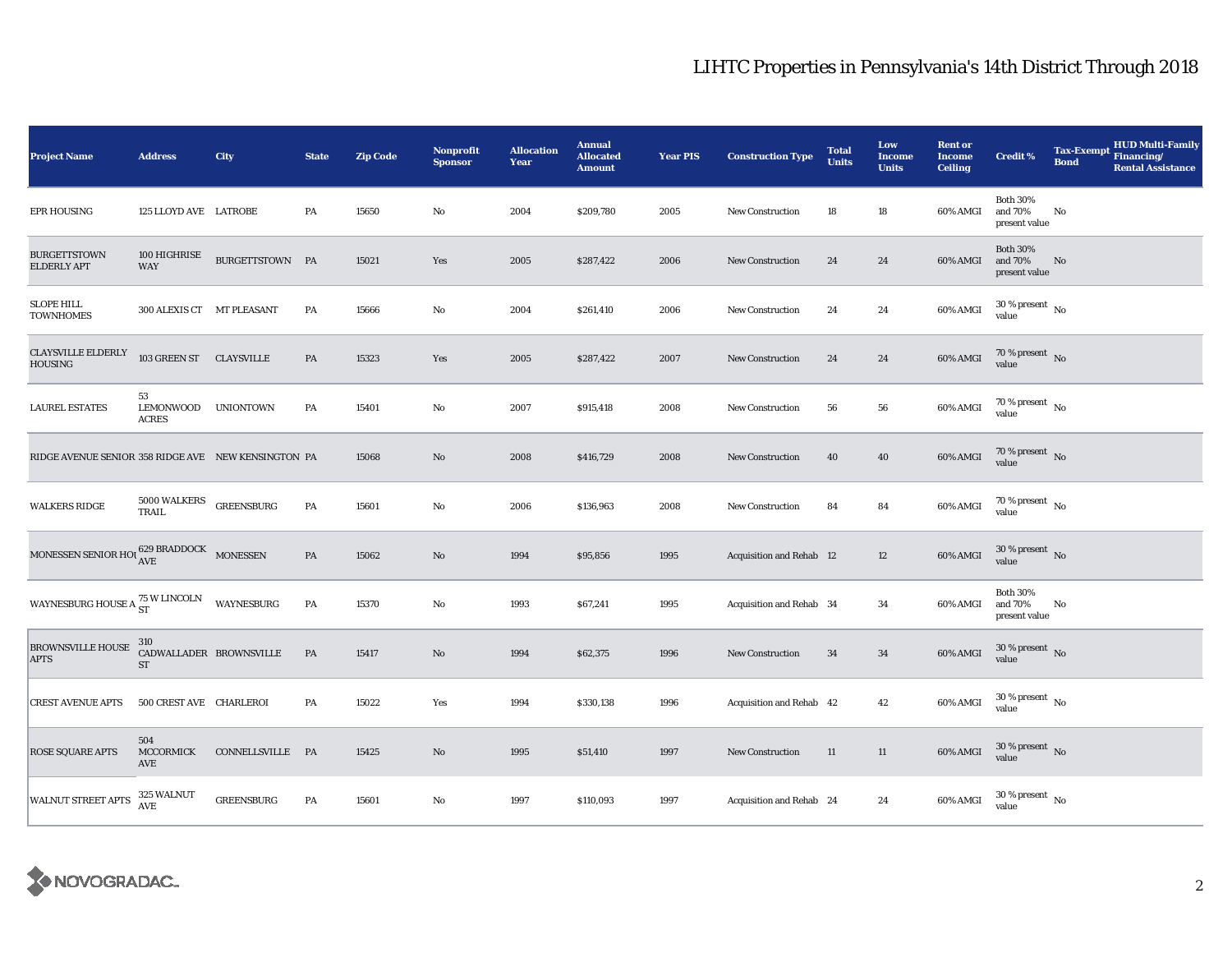## LIHTC Properties in Pennsylvania's 14th District Through 2018

| <b>Project Name</b>                                                                                                                                                                   | <b>Address</b>                                             | City             | <b>State</b>  | <b>Zip Code</b> | Nonprofit<br><b>Sponsor</b> | <b>Allocation</b><br>Year | <b>Annual</b><br><b>Allocated</b><br><b>Amount</b> | <b>Year PIS</b>      | <b>Construction Type</b> | <b>Total</b><br><b>Units</b> | Low<br>Income<br><b>Units</b> | <b>Rent or</b><br><b>Income</b><br><b>Ceiling</b> | Credit %                                    | <b>Tax-Exempt</b><br><b>Bond</b> | <b>HUD Multi-Family</b><br>Financing/<br><b>Rental Assistance</b> |
|---------------------------------------------------------------------------------------------------------------------------------------------------------------------------------------|------------------------------------------------------------|------------------|---------------|-----------------|-----------------------------|---------------------------|----------------------------------------------------|----------------------|--------------------------|------------------------------|-------------------------------|---------------------------------------------------|---------------------------------------------|----------------------------------|-------------------------------------------------------------------|
| <b>CANON APTS</b>                                                                                                                                                                     | 1 W COLLEGE ST CANONSBURG                                  |                  | PA            | 15317           | Yes                         | 1997                      | \$313,019                                          | 1998                 | <b>New Construction</b>  | 42                           | 42                            | 60% AMGI                                          | $30\,\%$ present $\,$ No value              |                                  |                                                                   |
| WEST PROSPECT PLACE $38$ W PROSPECT $\,$ WASHINGTON AVE $\,$                                                                                                                          |                                                            |                  | PA            | 15301           | Yes                         | 1998                      | \$28,051                                           | 1998                 | Acquisition and Rehab 5  |                              | $5\phantom{.0}$               | 60% AMGI                                          | $30\,\%$ present $\,$ No $\,$<br>value      |                                  |                                                                   |
| <b>SURREY HILL APTS</b>                                                                                                                                                               |                                                            | <b>UNIONTOWN</b> | PA            | 15401           | $\rm No$                    | 2009                      | \$527,130                                          | 2009                 | Not Indicated            | 70                           | 70                            | 60% AMGI                                          | $70\,\%$ present $\,$ No value              |                                  |                                                                   |
| <b>ALLEGHENY POINTE</b>                                                                                                                                                               | 622 CEDAR<br><b>RIDGE DR</b>                               | <b>APOLLO</b>    | PA            | 15613           | No                          | 2009                      | \$3,115,147                                        | 2010                 | New Construction         | 52                           | 52                            | 60% AMGI                                          | 70 % present $\hbox{~No}$<br>value          |                                  |                                                                   |
| UNIONTOWN SENIOR $H^{1}_{\mathbf{AVE}}$ ave                                                                                                                                           |                                                            | <b>UNIONTOWN</b> | $\mathbf{PA}$ | 15401           | Yes                         | 2011                      | \$1,000                                            | 2011                 | <b>New Construction</b>  | 36                           | $33\,$                        | 60% AMGI                                          | $70\,\%$ present $\,$ No value              |                                  |                                                                   |
| <b>SCOTTDALE COURT</b>                                                                                                                                                                | 210, 226-232 S<br><b>BROADWAY ST</b>                       | <b>SCOTTDALE</b> | PA            | 15683-2115      | Yes                         | 2014                      | \$659,588                                          | 2013                 | <b>New Construction</b>  | 32                           | 32                            | 60% AMGI                                          | $70\,\%$ present $\,$ No value              |                                  | No                                                                |
| $\begin{array}{ l } \hbox{SOUTH} \\\hbox{GREENGATE CO} \end{array} \begin{array}{l} 164\, \hbox{S} \\ \hbox{GREENGATE RD} \end{array} \begin{array}{l} \hbox{GREENSBURG} \end{array}$ |                                                            |                  | $\mathbf{PA}$ | 15601-6392      | No                          | 2014                      | \$1,038,601                                        | 2013                 | <b>New Construction</b>  | 45                           | $45\,$                        | 60% AMGI                                          | $70\,\%$ present $\,$ No value              |                                  | No                                                                |
| <b>GATEWAY SENIOR HOU! 330 NAZER ST</b>                                                                                                                                               |                                                            | WAYNESBURG       | PA            | 15370-1822      | Yes                         | 2018                      | \$877,504                                          | 2016                 | New Construction         | 52                           | 52                            | 60% AMGI                                          | 70 % present<br>value                       |                                  | $\rm No$                                                          |
| <b>GALLATIN SCHOOL</b>                                                                                                                                                                | 155 N GALLATIN $\_$ UNIONTOWN $\_$<br>$\operatorname{AVE}$ |                  | $\mathbf{PA}$ | 15401           | Yes                         | 1997                      | \$150,580                                          | 1999                 | Acquisition and Rehab 30 |                              | 30                            | <b>50% AMGI</b>                                   | <b>Both 30%</b><br>and 70%<br>present value | No                               |                                                                   |
| SHANER HEIGHTS TOWI 389 OGGS LN                                                                                                                                                       |                                                            | <b>IRWIN</b>     | PA            | 15642           | Yes                         | 1998                      | \$108,383                                          | 1999                 | <b>New Construction</b>  | 11                           | 11                            | 60% AMGI                                          | $30$ % present $\,$ No $\,$<br>value        |                                  |                                                                   |
| TROUTMAN BUILDING 200 S MAIN ST                                                                                                                                                       |                                                            | GREENSBURG       | PA            | 15601           | $\rm No$                    | 1997                      | \$208,241                                          | 1999                 | Acquisition and Rehab 27 |                              | 27                            | 60% AMGI                                          | <b>Both 30%</b><br>and 70%<br>present value | No                               |                                                                   |
| MERIDIAN POINT SENIC <sup>112</sup> CONFER<br>VISTA DR                                                                                                                                |                                                            | <b>UNIONTOWN</b> | PA            | 15401           |                             | Insufficient<br>Data      | $\$0$                                              | Insufficient<br>Data | Not Indicated            | 80                           | $\bf{0}$                      |                                                   | Not<br>Indicated                            |                                  |                                                                   |
| SOUTH SIXTH ST REVIT/ 401 S SIXTH ST JEANNETTE                                                                                                                                        |                                                            |                  | PA            | 15644           |                             | Insufficient<br>Data      | $\$0$                                              | Insufficient<br>Data | Not Indicated            | 18                           | $\bf{0}$                      |                                                   | Not<br>Indicated                            |                                  |                                                                   |